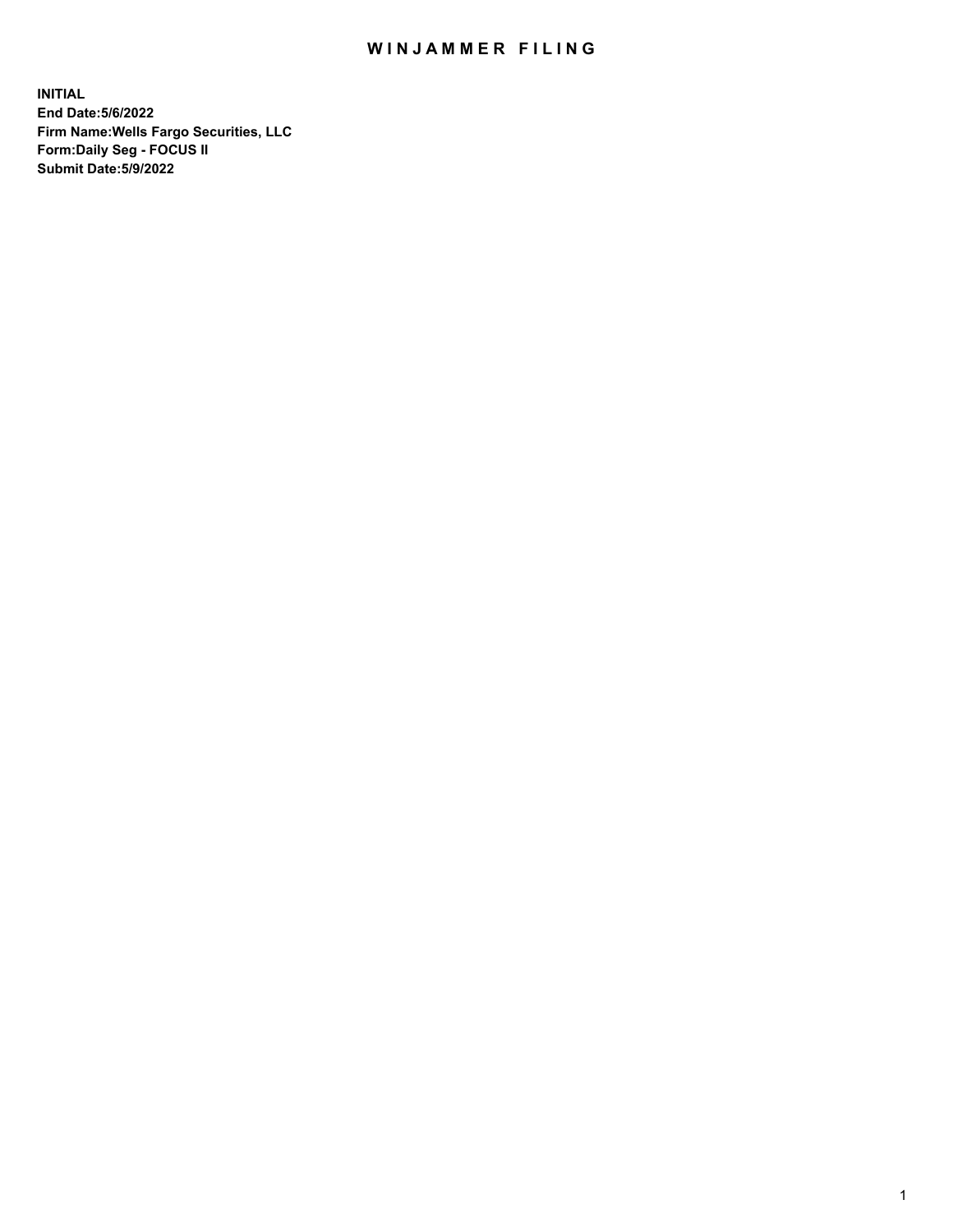**INITIAL End Date:5/6/2022 Firm Name:Wells Fargo Securities, LLC Form:Daily Seg - FOCUS II Submit Date:5/9/2022 Daily Segregation - Cover Page**

| Name of Company                                                                   | <b>Wells Fargo Securities LLC</b> |
|-----------------------------------------------------------------------------------|-----------------------------------|
| <b>Contact Name</b>                                                               | <b>James Gnall</b>                |
|                                                                                   |                                   |
| <b>Contact Phone Number</b>                                                       | 917-699-6822                      |
| <b>Contact Email Address</b>                                                      | james.w.gnall@wellsfargo.com      |
|                                                                                   |                                   |
| FCM's Customer Segregated Funds Residual Interest Target (choose one):            |                                   |
| a. Minimum dollar amount: ; or                                                    | 105,000,000                       |
| b. Minimum percentage of customer segregated funds required:% ; or                | <u>0</u>                          |
| c. Dollar amount range between: and; or                                           | 00                                |
| d. Percentage range of customer segregated funds required between:% and%.         | 0 <sub>0</sub>                    |
| FCM's Customer Secured Amount Funds Residual Interest Target (choose one):        |                                   |
| a. Minimum dollar amount: ; or                                                    | 30,000,000                        |
| b. Minimum percentage of customer secured funds required:%; or                    | <u>0</u>                          |
| c. Dollar amount range between: and; or                                           | 00                                |
| d. Percentage range of customer secured funds required between: % and %.          | 00                                |
| FCM's Cleared Swaps Customer Collateral Residual Interest Target (choose one):    |                                   |
| a. Minimum dollar amount: ; or                                                    | 355,000,000                       |
| b. Minimum percentage of cleared swaps customer collateral required:% ; or        | <u>0</u>                          |
| c. Dollar amount range between: and; or                                           | <u>00</u>                         |
| d. Percentage range of cleared swaps customer collateral required between:% and%. | 00                                |
|                                                                                   |                                   |

Attach supporting documents CH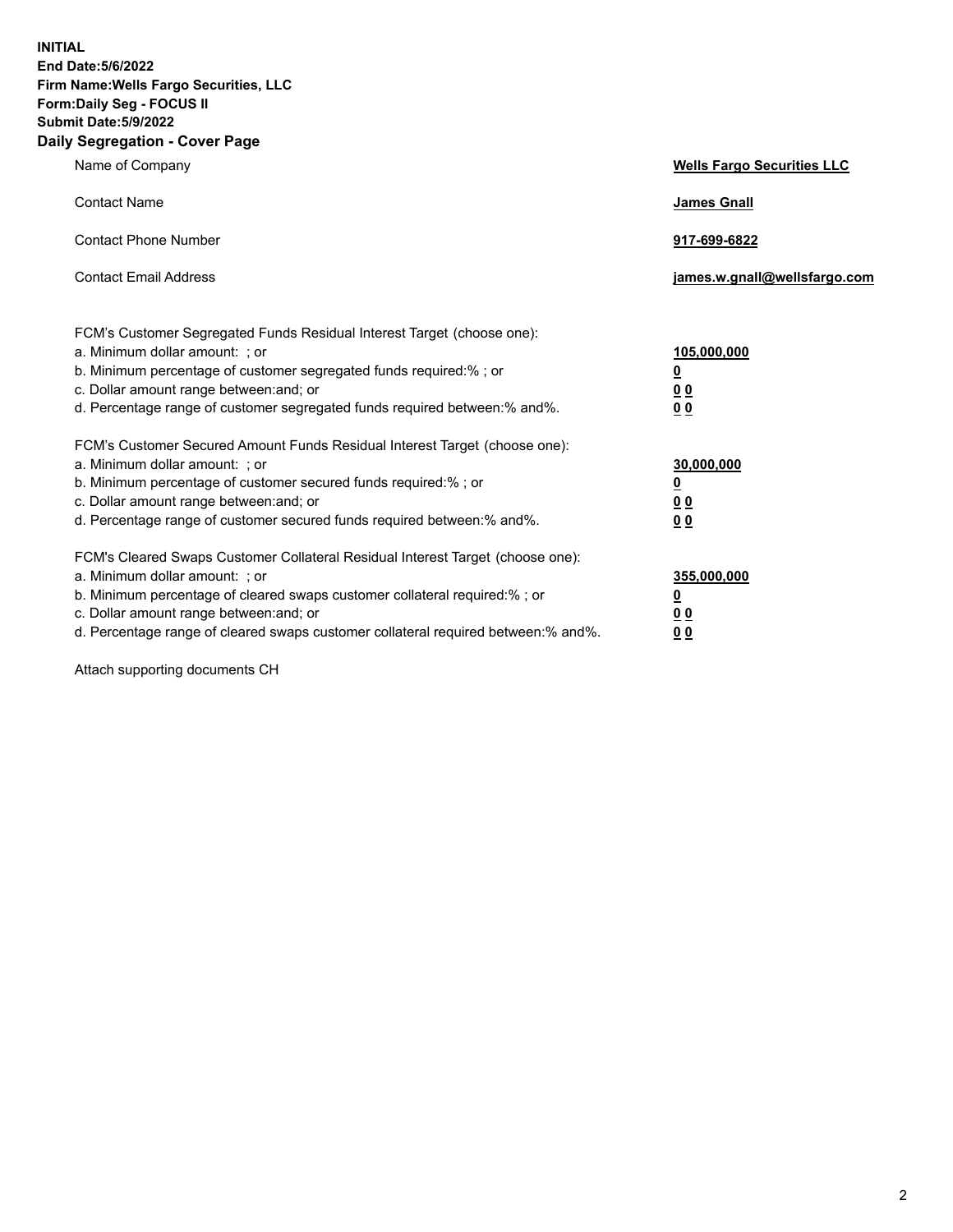**INITIAL End Date:5/6/2022 Firm Name:Wells Fargo Securities, LLC Form:Daily Seg - FOCUS II Submit Date:5/9/2022 Daily Segregation - Secured Amounts** Foreign Futures and Foreign Options Secured Amounts Amount required to be set aside pursuant to law, rule or regulation of a foreign government or a rule of a self-regulatory organization authorized thereunder **0** [7305] 1. Net ledger balance - Foreign Futures and Foreign Option Trading - All Customers A. Cash **659,367,838** [7315] B. Securities (at market) **382,270,419** [7317] 2. Net unrealized profit (loss) in open futures contracts traded on a foreign board of trade **-234,084,437** [7325] 3. Exchange traded options a. Market value of open option contracts purchased on a foreign board of trade **206,416** [7335] b. Market value of open contracts granted (sold) on a foreign board of trade **0** [7337] 4. Net equity (deficit) (add lines 1. 2. and 3.) **807,760,236** [7345] 5. Account liquidating to a deficit and account with a debit balances - gross amount **52,572,502** [7351] Less: amount offset by customer owned securities **-52,566,122** [7352] **6,380** [7354] 6. Amount required to be set aside as the secured amount - Net Liquidating Equity Method (add lines 4 and 5) **807,766,616** [7355] 7. Greater of amount required to be set aside pursuant to foreign jurisdiction (above) or line 6. **807,766,616** [7360] FUNDS DEPOSITED IN SEPARATE REGULATION 30.7 ACCOUNTS 1. Cash in banks A. Banks located in the United States **183,474,875** [7500] B. Other banks qualified under Regulation 30.7 **12,941,783** [7520] **196,416,658** [7530] 2. Securities A. In safekeeping with banks located in the United States **496,974,896** [7540] B. In safekeeping with other banks qualified under Regulation 30.7 **0** [7560] **496,974,896** [7570] 3. Equities with registered futures commission merchants A. Cash **-108,763,541** [7580] B. Securities **65,295,524** [7590] C. Unrealized gain (loss) on open futures contracts **133,500,874** [7600] D. Value of long option contracts **19** [7610] E. Value of short option contracts **0** [7615] **90,032,876** [7620] 4. Amounts held by clearing organizations of foreign boards of trade A. Cash **0** [7640] B. Securities **0** [7650] C. Amount due to (from) clearing organization - daily variation **0** [7660] D. Value of long option contracts **0** [7670] E. Value of short option contracts **0** [7675] **0** [7680] 5. Amounts held by members of foreign boards of trade A. Cash **463,739,157** [7700] B. Securities **0** [7710] C. Unrealized gain (loss) on open futures contracts **-310,812,908** [7720] D. Value of long option contracts **206,397** [7730] E. Value of short option contracts **0** [7735] **153,132,646** [7740] 6. Amounts with other depositories designated by a foreign board of trade **0** [7760] 7. Segregated funds on hand **0** [7765] 8. Total funds in separate section 30.7 accounts **936,557,076** [7770] 9. Excess (deficiency) Set Aside for Secured Amount (subtract line 7 Secured Statement Page 1 from Line 8) **128,790,460** [7380]

- 10. Management Target Amount for Excess funds in separate section 30.7 accounts **30,000,000** [7780]
- 11. Excess (deficiency) funds in separate 30.7 accounts over (under) Management Target **98,790,460** [7785]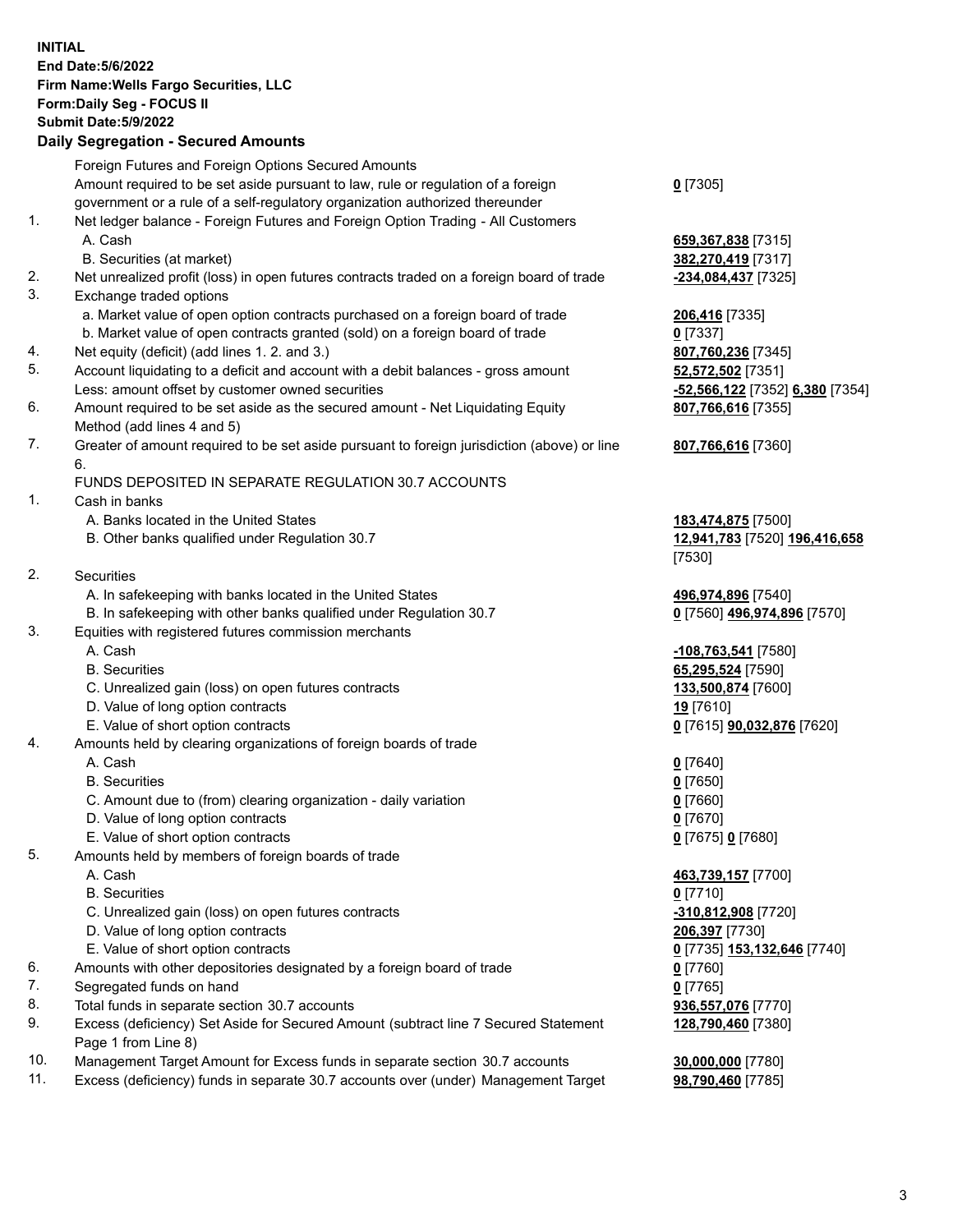**INITIAL End Date:5/6/2022 Firm Name:Wells Fargo Securities, LLC Form:Daily Seg - FOCUS II Submit Date:5/9/2022 Daily Segregation - Segregation Statement** SEGREGATION REQUIREMENTS(Section 4d(2) of the CEAct) 1. Net ledger balance A. Cash **1,895,736,706** [7010] B. Securities (at market) **1,814,461,530** [7020] 2. Net unrealized profit (loss) in open futures contracts traded on a contract market **2,196,856,218** [7030] 3. Exchange traded options A. Add market value of open option contracts purchased on a contract market **6,621,091,238** [7032] B. Deduct market value of open option contracts granted (sold) on a contract market **-6,550,214,797** [7033] 4. Net equity (deficit) (add lines 1, 2 and 3) **5,977,930,895** [7040] 5. Accounts liquidating to a deficit and accounts with debit balances - gross amount **63,064,885** [7045] Less: amount offset by customer securities **-60,623,724** [7047] **2,441,161** [7050] 6. Amount required to be segregated (add lines 4 and 5) **5,980,372,056** [7060] FUNDS IN SEGREGATED ACCOUNTS 7. Deposited in segregated funds bank accounts A. Cash **114,705,119** [7070] B. Securities representing investments of customers' funds (at market) **759,698,091** [7080] C. Securities held for particular customers or option customers in lieu of cash (at market) **152,744,191** [7090] 8. Margins on deposit with derivatives clearing organizations of contract markets A. Cash **3,767,115,221** [7100] B. Securities representing investments of customers' funds (at market) **99,004,577** [7110] C. Securities held for particular customers or option customers in lieu of cash (at market) **1,661,717,339** [7120] 9. Net settlement from (to) derivatives clearing organizations of contract markets **-140,403,757** [7130] 10. Exchange traded options A. Value of open long option contracts **6,621,091,238** [7132] B. Value of open short option contracts **-6,550,214,797** [7133] 11. Net equities with other FCMs A. Net liquidating equity **0** [7140] B. Securities representing investments of customers' funds (at market) **0** [7160] C. Securities held for particular customers or option customers in lieu of cash (at market) **0** [7170] 12. Segregated funds on hand **0** [7150] 13. Total amount in segregation (add lines 7 through 12) **6,485,457,222** [7180] 14. Excess (deficiency) funds in segregation (subtract line 6 from line 13) **505,085,166** [7190] 15. Management Target Amount for Excess funds in segregation **105,000,000** [7194] **400,085,166** [7198]

16. Excess (deficiency) funds in segregation over (under) Management Target Amount Excess